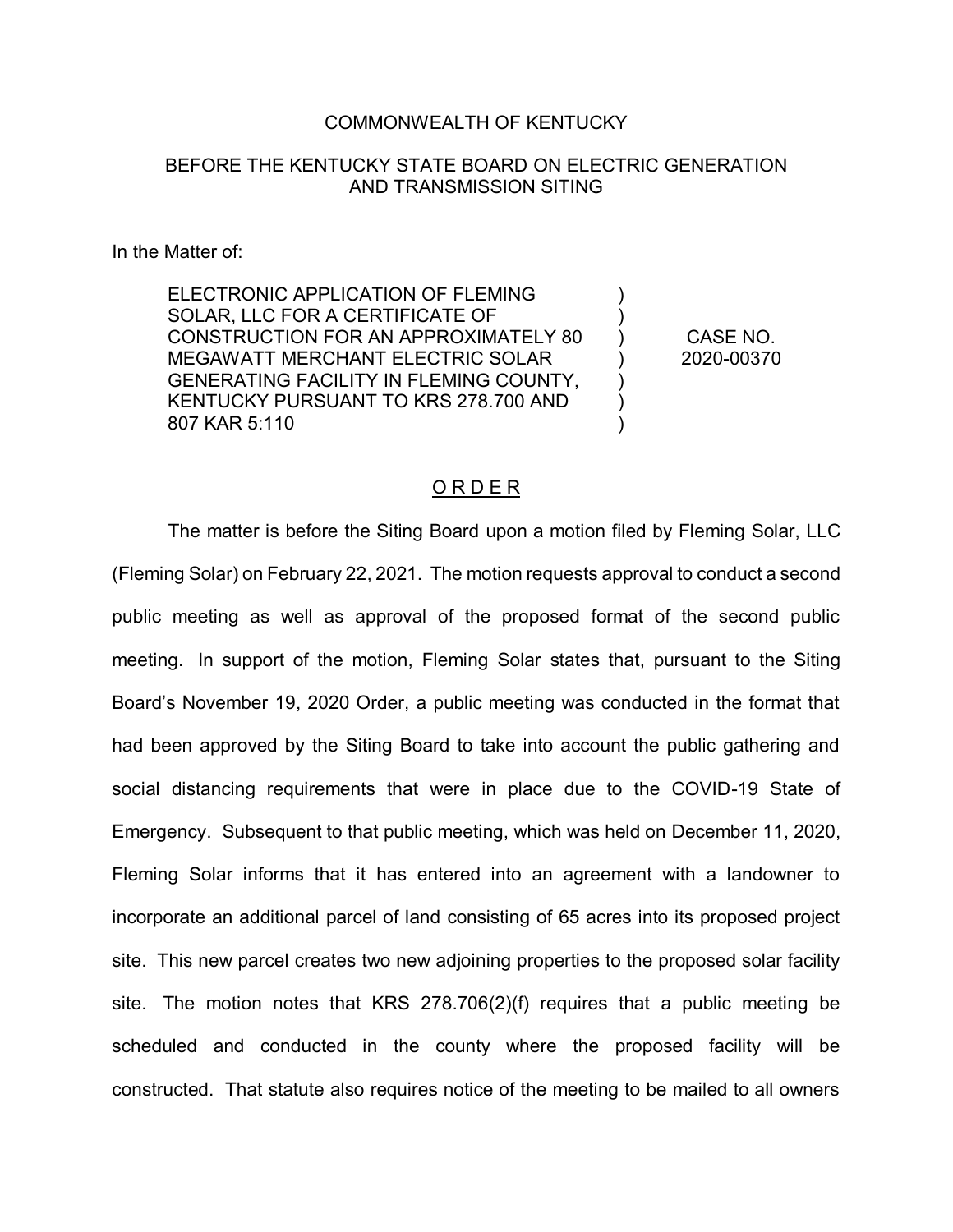of property adjoining the proposed facility. The motion states that personal notice of the December 11, 2020 public meeting was not provided to the new adjoining property owners. Accordingly, Fleming Solar now proposes to hold another public meeting, specifically for the purpose of providing opportunity for the new adjoining landowners to participate. The motion notes that because a public meeting in compliance with the Commission's November 19, 2020, Order has already been held, Fleming Solar proposes

the following format for the second public meeting:

1. Two weeks prior to the second meeting, Fleming Solar will publish notice in the *Flemingsburg Gazette*, and will mail notice to the two new adjoining property owners. The notice will not be mailed to the landowners who previously were mailed notice of the December 11, 2020 meeting.

2. The notice mailed to the new adjoining landowners will specifically request that they contact Fleming Solar two or more days prior to the scheduled meeting to notify if they want to attend the meeting in-person. If no new adjoining landowner, or member of the public, notifies Fleming Solar that they wish to participate in-person, the public meeting will solely be a virtual meeting. If a landowner or member of the public wishes to participate in-person, the public meeting will be projected for viewing "live" at a physical location in Fleming County to be communicated to each individual who signs up to attend in person, at which a Fleming Solar representative will be present and a mechanism will be provided for any in-person attendees to address questions to Fleming Solar.

3. The notice published in the *Flemingsburg Gazette* will indicate that the meeting will be held virtually unless an in-person meeting is requested, and will communicate instructions for how to notify Fleming Solar at least two days in advance in order to request an in person meeting. All notices of and advertisements for the public meeting will specify how the public can access and participate in the public meeting via the online virtual platform.

4. All representatives and experts making presentations for Fleming Solar at the public meeting will do so via a live "virtual" platform (such as Cisco Webex).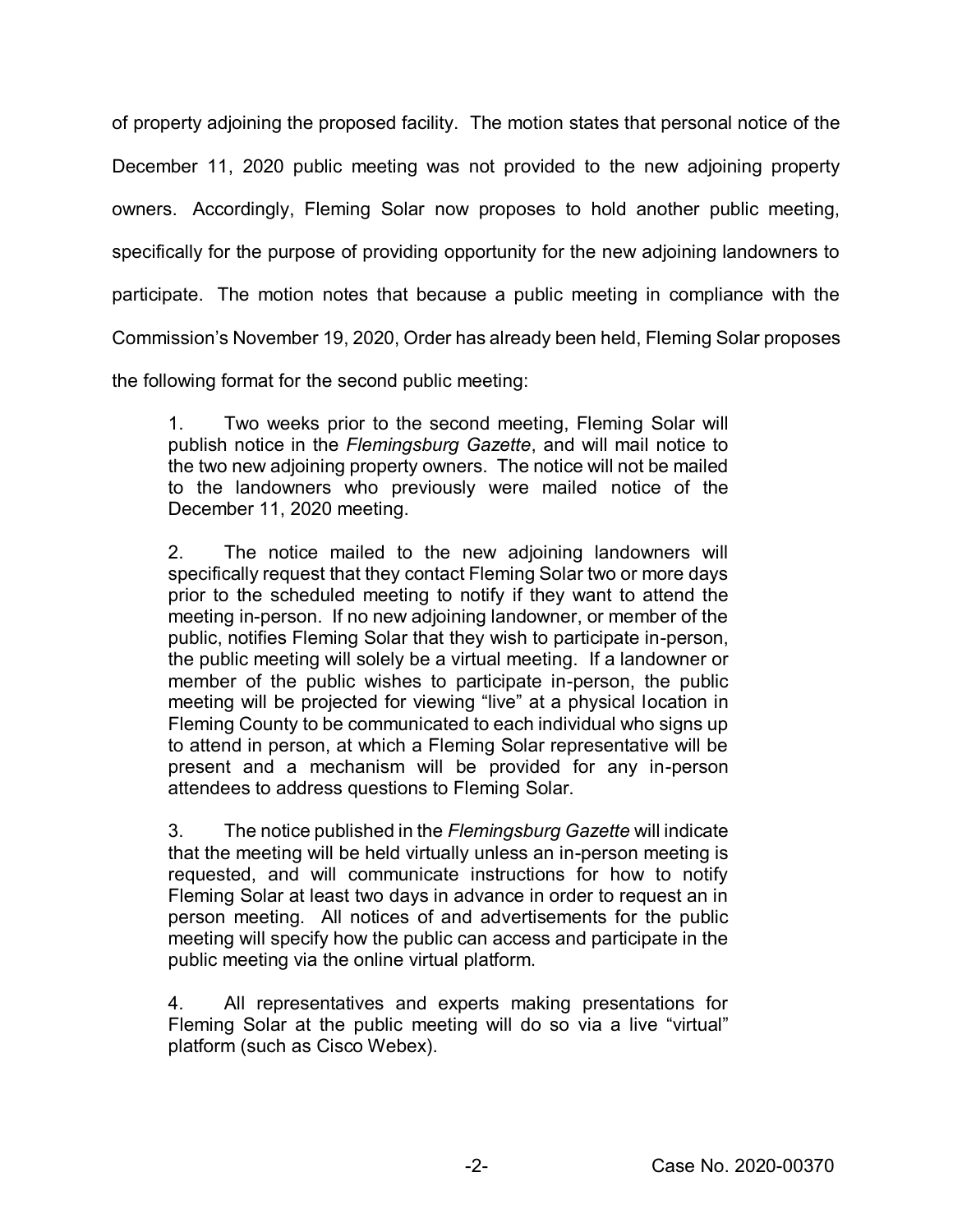5. The virtual platform used for the public meeting will allow members of the public to view the public meeting live, online, without cost, by registering with a valid email address, and will allow participants to ask representatives of Fleming Solar questions about the project, either orally or in writing.

Having reviewed the motion and being otherwise sufficiently advised, the Siting Board finds that Fleming Solar's request is reasonable and should be approved. The Siting Board notes that the second public meeting will allow Fleming Solar to comport with the notice requirements of KRS 278.706(2)(f) with respect to the new adjoining property owners and the proposed format is reasonable in light of the current public gathering limitations and social distancing requirement imposed during the COVID-19 State of Emergency in Kentucky.

IT IS THEREFORE ORDERED that:

1. Fleming Solar's motion for a second public meeting and the proposed format of the second public meeting is granted.

2. Within three days of the publication of the public notice, Fleming Solar shall submit a copy of the newspaper advertisement that will notify the public of the proposed public meeting format.

3. Within three days of the mailing of the notice to the new adjacent property owners, Fleming Solar shall submit a copy of the notice of the public meeting format that is required to be provided to the new adjacent property owners to the solar project.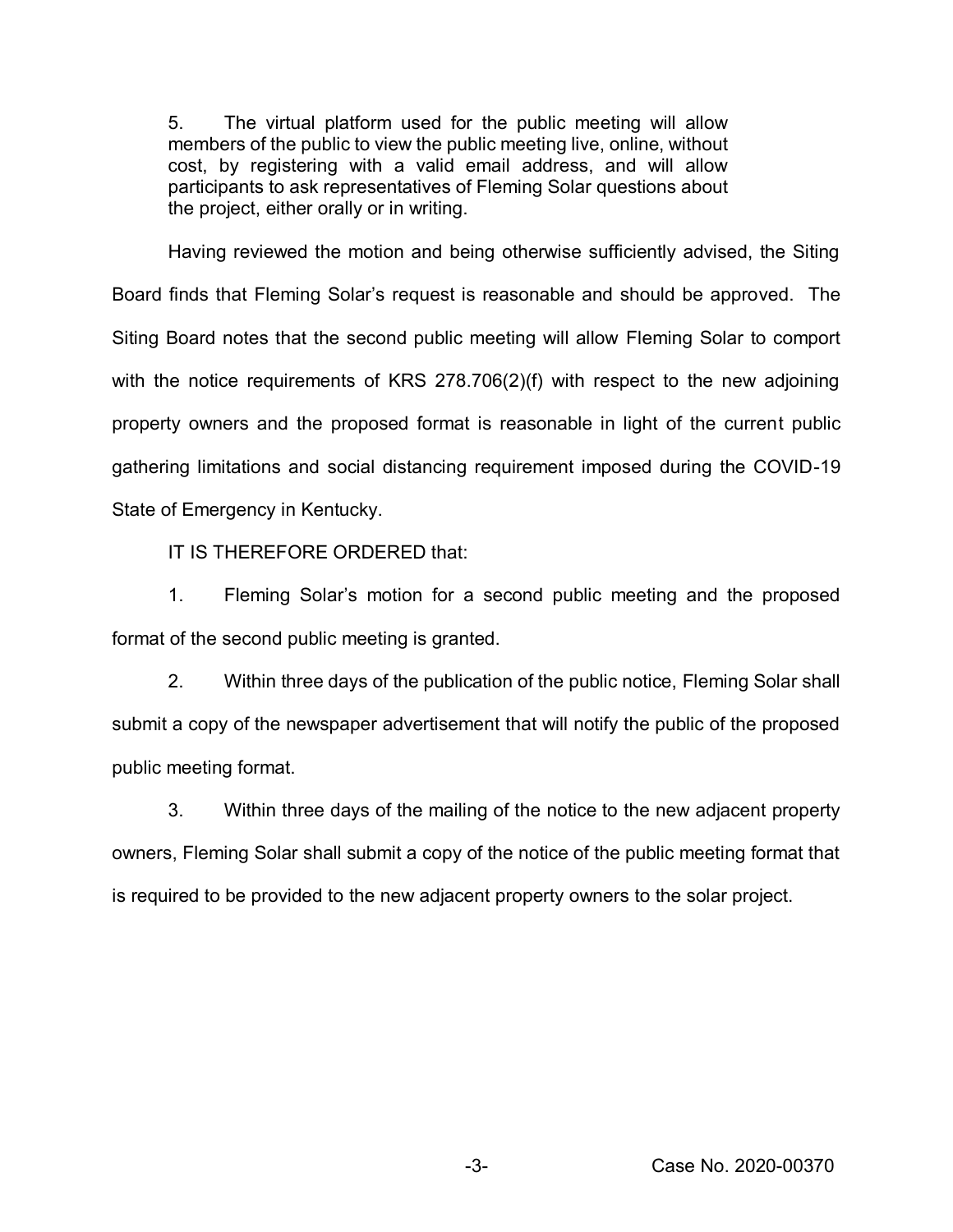By the Kentucky State Board on Electric Generation and Transmission Siting



ATTEST:

 $\bigwedge \bigvee \bigvee$  for for

Executive Director Public Service Commission *on behalf of* the Kentucky State Board on Electric Generation and Transmission Siting